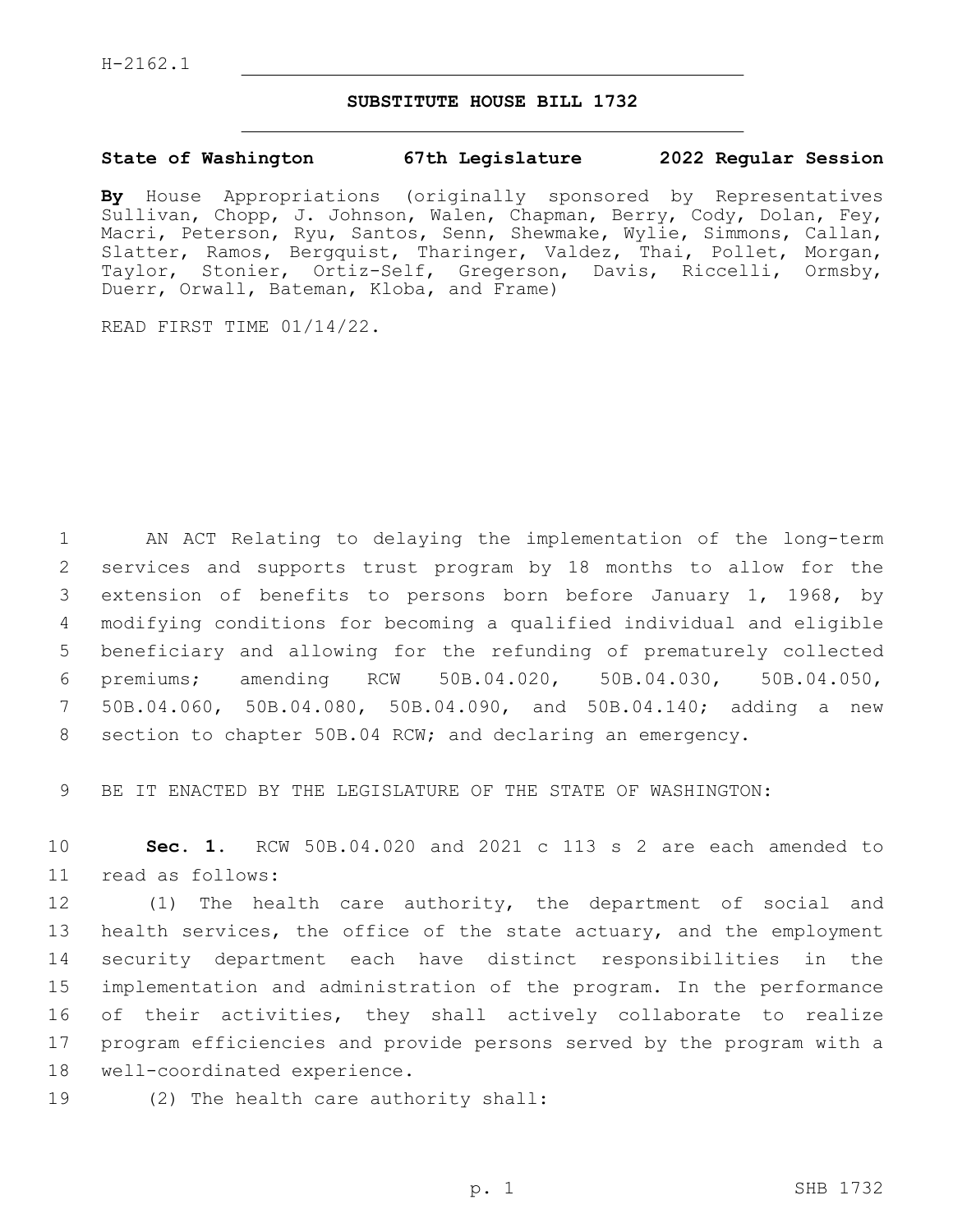(a) Track the use of lifetime benefit units to verify the individual's status as an eligible beneficiary as determined by the 3 department of social and health services;

 (b) Ensure approved services are provided through audits or service verification processes within the service provider payment system for registered long-term services and supports providers and 7 recoup any inappropriate payments;

 (c) Establish criteria for the payment of benefits to registered 9 long-term services and supports providers under RCW 50B.04.070;

 (d) Establish rules and procedures for benefit coordination when the eligible beneficiary is also funded for medicaid and other long-12 term services and supports, including medicare, coverage through the department of labor and industries, and private long-term care 14 coverage; and

 (e) Adopt rules and procedures necessary to implement and administer the activities specified in this section related to the 17 program.

(3) The department of social and health services shall:

 (a) Make determinations regarding an individual's status as an 20 eligible beneficiary under RCW 50B.04.060;

 (b) Approve long-term services and supports eligible for payment 22 as approved services under the program, as informed by the 23 commission;

 (c) Register long-term services and supports providers that meet 25 minimum qualifications;

 (d) Discontinue the registration of long-term services and supports providers that: (i) Fail to meet the minimum qualifications applicable in law to the approved service that they provide; or (ii) 29 violate the operational standards of the program;

 (e) Disburse payments of benefits to registered long-term services and supports providers, utilizing and leveraging existing payment systems for the provision of approved services to eligible 33 beneficiaries under RCW 50B.04.070;

 (f) Prepare and distribute written or electronic materials to qualified individuals, eligible beneficiaries, and the public as deemed necessary by the commission to inform them of program design 37 and updates;

 (g) Provide customer service and address questions and complaints, including referring individuals to other appropriate 40 agencies;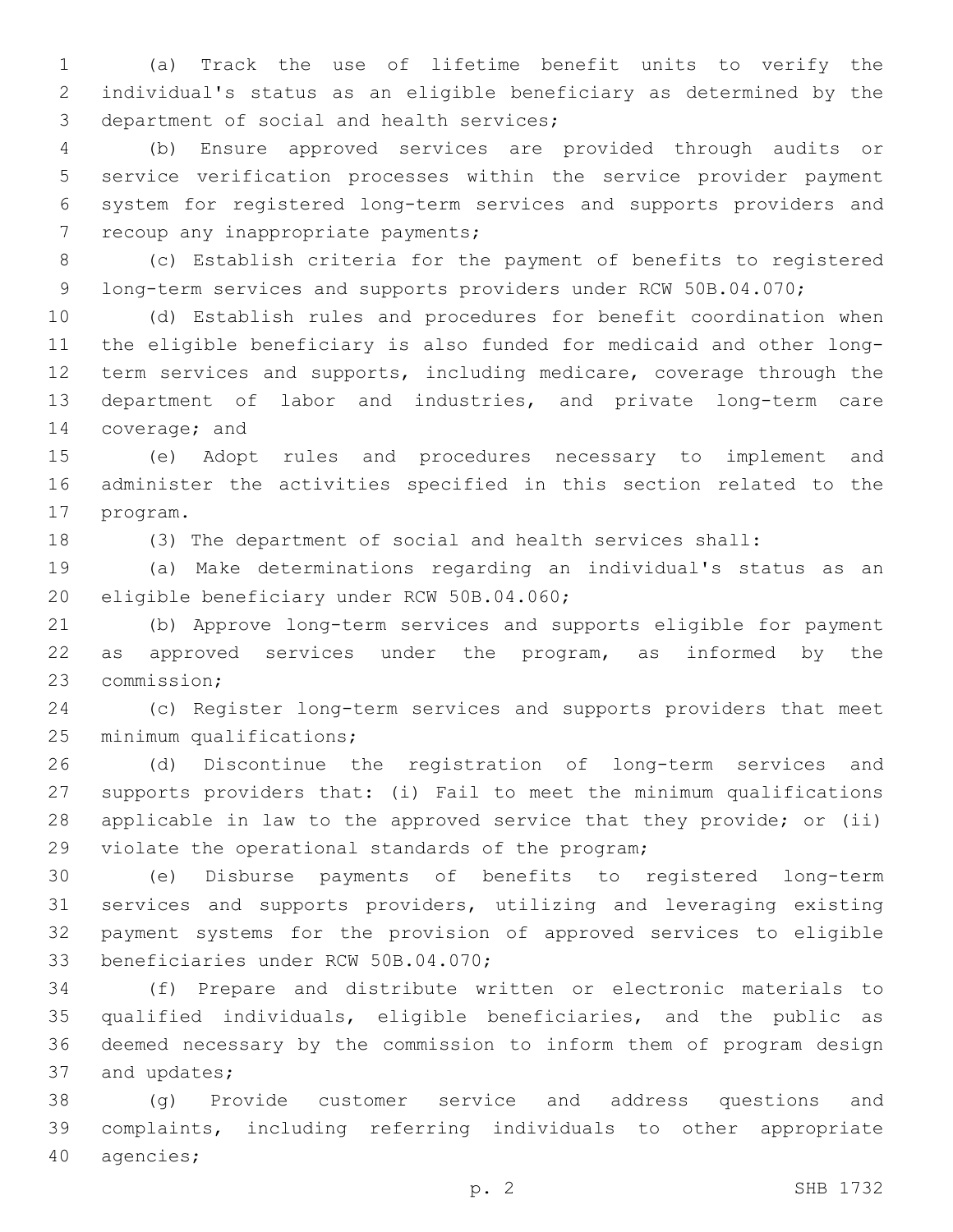(h) Provide administrative and operational support to the 2 commission;

 (i) Track data useful in monitoring and informing the program, as 4 identified by the commission; and

 (j) Adopt rules and procedures necessary to implement and administer the activities specified in this section related to the 7 program.

(4) The employment security department shall:8

 (a) Collect and assess employee premiums as provided in RCW 10 50B.04.080;

 (b) Assist the commission, council, and state actuary in monitoring the solvency and financial status of the program;

 (c) Perform investigations to determine the compliance of premium payments in RCW 50B.04.080 and 50B.04.090 in coordination with the 15 same activities conducted under the family and medical leave act, 16 Title 50A RCW, to the extent possible;

 (d) Make determinations regarding an individual's status as a qualified individual under RCW 50B.04.050, including criteria to determine the status of persons receiving partial benefit units under 20 RCW 50B.04.050(2); and

 (e) Adopt rules and procedures necessary to implement and administer the activities specified in this section related to the 23 program.

(5) The office of the state actuary shall:24

25 (a) Beginning ((January 1, 2024)) July 1, 2025, and biennially thereafter, perform an actuarial audit and valuation of the long-term services and supports trust fund. Additional or more frequent actuarial audits and valuations may be performed at the request of the council;

 (b) Make recommendations to the council and the legislature on actions necessary to maintain trust solvency. The recommendations must include options to redesign or reduce benefit units, approved services, or both, to prevent or eliminate any unfunded actuarially accrued liability in the trust or to maintain solvency; and

 (c) Select and contract for such actuarial, research, technical, and other consultants as the actuary deems necessary to perform its 37 duties under chapter 363, Laws of 2019.

 (6) By October 1, 2021, the employment security department and the department of social and health services shall jointly conduct outreach to provide employers with educational materials to ensure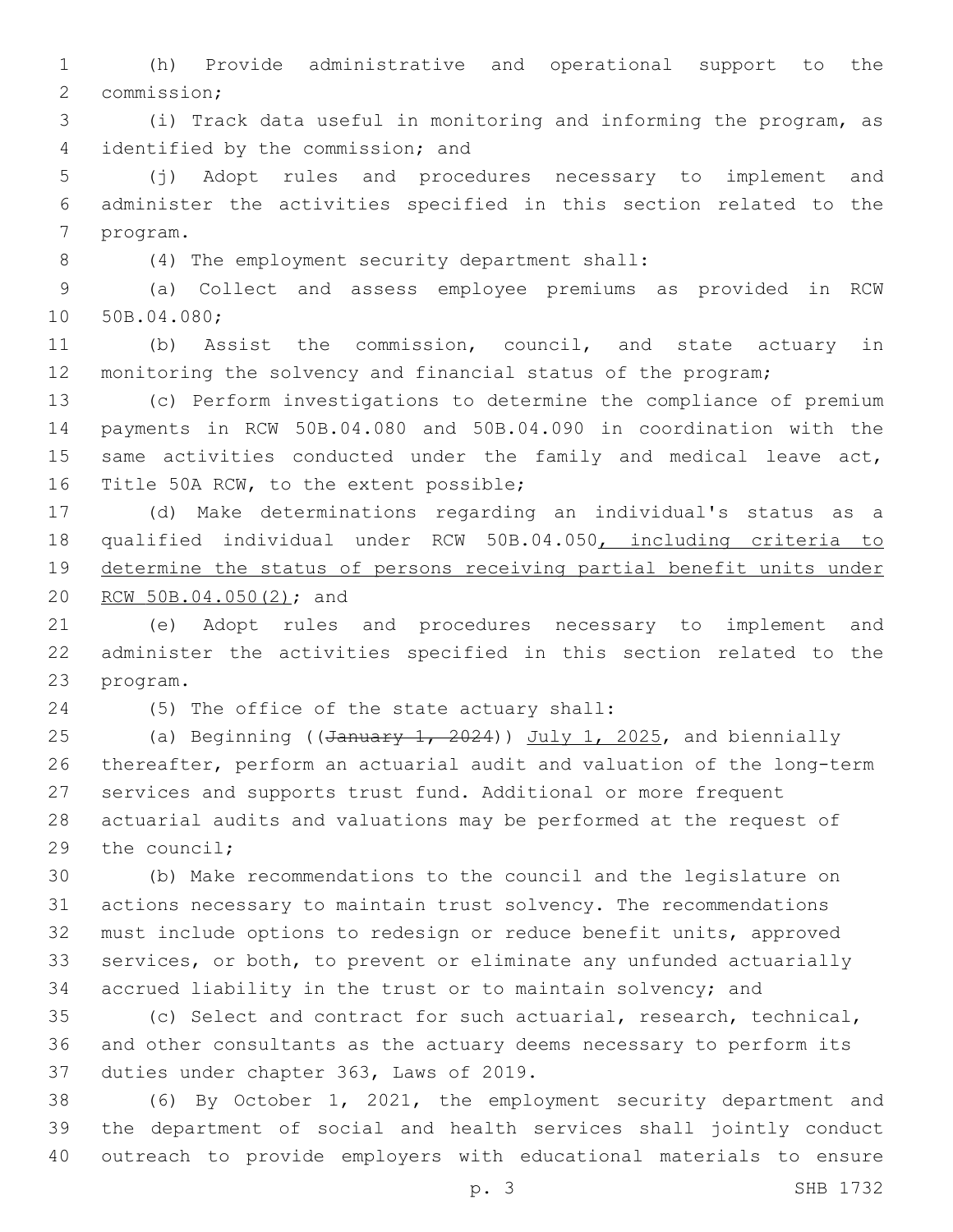employees are aware of the program and that the premium assessments 2 will begin on  $((\text{January } 1, 2022))$  July 1, 2023. In conducting the outreach, the employment security department and the department of social and health services shall provide on a public website information that explains the program and premium assessment in an easy to understand format. Outreach information must be available in English and other primary languages as defined in RCW 74.04.025.

8 **Sec. 2.** RCW 50B.04.030 and 2021 c 113 s 3 are each amended to 9 read as follows:

 (1) The long-term services and supports trust commission is established. The commission's recommendations and decisions must be guided by the joint goals of maintaining benefit adequacy and 13 maintaining fund solvency and sustainability.

14 (2) The commission includes:

15 (a) Two members from each of the two largest caucuses of the 16 house of representatives, appointed by the speaker of the house of 17 representatives;

18 (b) Two members from each of the two largest caucuses of the 19 senate, appointed by the president of the senate;

20 (c) The commissioner of the employment security department, or 21 the commissioner's designee;

22 (d) The secretary of the department of social and health 23 services, or the secretary's designee;

24 (e) The director of the health care authority, or the director's 25 designee, who shall serve as a nonvoting member;

26 (f) One representative of the organization representing the area 27 agencies on aging;

28 (g) One representative of a home care association that represents 29 caregivers who provide services to private pay and medicaid clients;

30 (h) One representative of a union representing long-term care 31 workers;

32 (i) One representative of an organization representing retired 33 persons;

34 (j) One representative of an association representing skilled 35 nursing facilities and assisted living providers;

36 (k) One representative of an association representing adult 37 family home providers;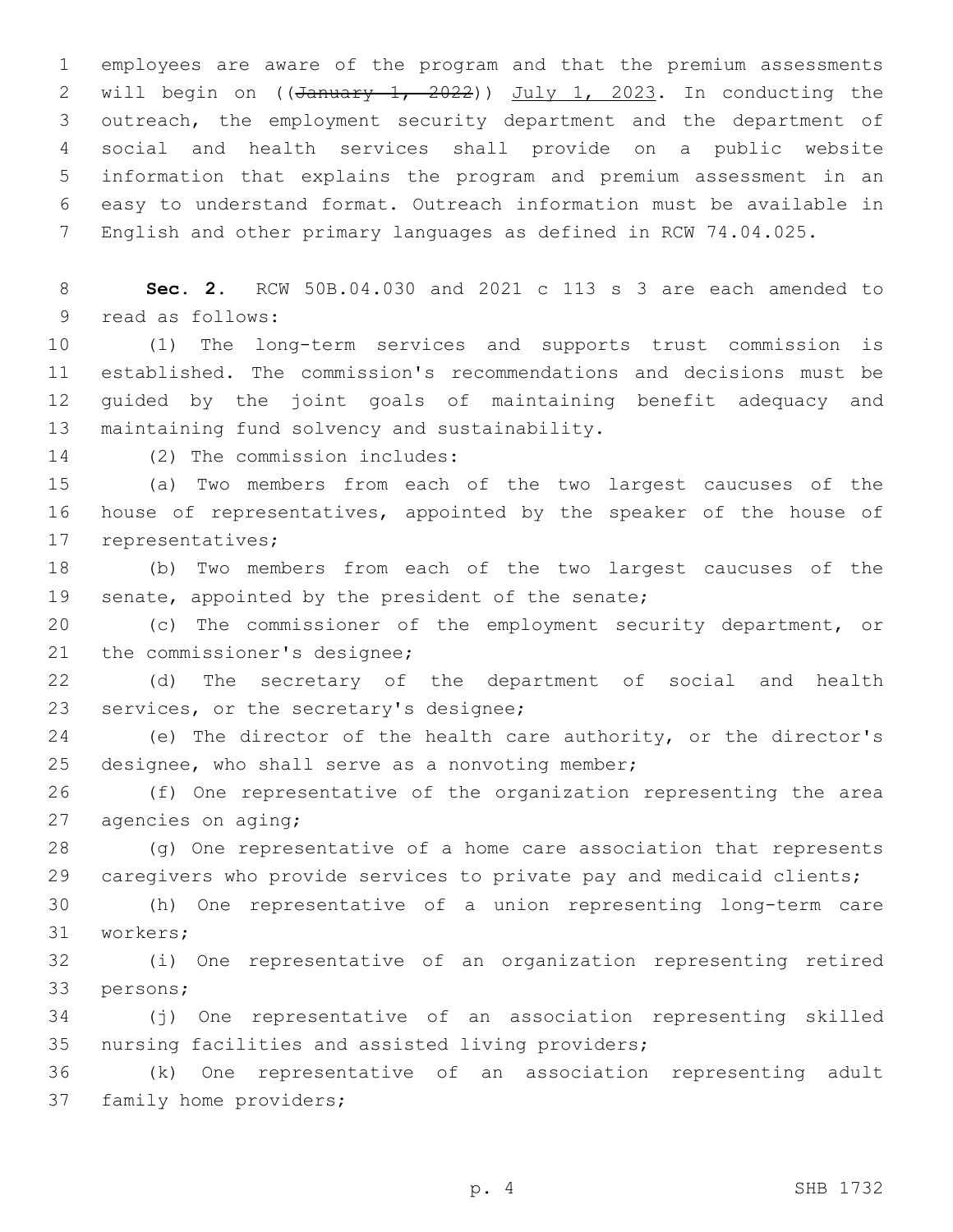(l) Two individuals receiving long-term services and supports, or their designees, or representatives of consumers receiving long-term 3 services and supports under the program;

 (m) One member who is a worker who is, or will likely be, paying the premium established in RCW 50B.04.080 and who is not employed by a long-term services and supports provider; and6

 (n) One representative of an organization of employers whose members collect, or will likely be collecting, the premium 9 established in RCW 50B.04.080.

 (3)(a) Other than the legislators and agency heads identified in subsection (2) of this section, members of the commission are 12 appointed by the governor for terms of two years, except that the governor shall appoint the initial members identified in subsection (2)(f) through (n) of this section to staggered terms not to exceed 15 four years.

 (b) The secretary of the department of social and health services, or the secretary's designee, shall serve as chair of the commission. Meetings of the commission are at the call of the chair. A majority of the voting members of the commission shall constitute a quorum for any votes of the commission. Approval of sixty percent of those voting members of the commission who are in attendance is 22 required for the passage of any vote.

 (c) Members of the commission and the subcommittee established in subsection (6) of this section must be compensated in accordance with RCW 43.03.250 and must be reimbursed for their travel expenses while on official business in accordance with RCW 43.03.050 and 43.03.060.

 (4) Beginning January 1, 2021, the commission shall propose recommendations to the appropriate executive agency or the 29 legislature regarding:

 (a) The establishment of criteria for determining that an individual has met the requirements to be a qualified individual as established in RCW 50B.04.050 or an eligible beneficiary as 33 established in RCW 50B.04.060;

 (b) The establishment of criteria for minimum qualifications for the registration of long-term services and supports providers who provide approved services to eligible beneficiaries;

 (c) The establishment of payment maximums for approved services consistent with actuarial soundness which shall not be lower than medicaid payments for comparable services. A service or supply may be limited by dollar amount, duration, or number of visits. The

p. 5 SHB 1732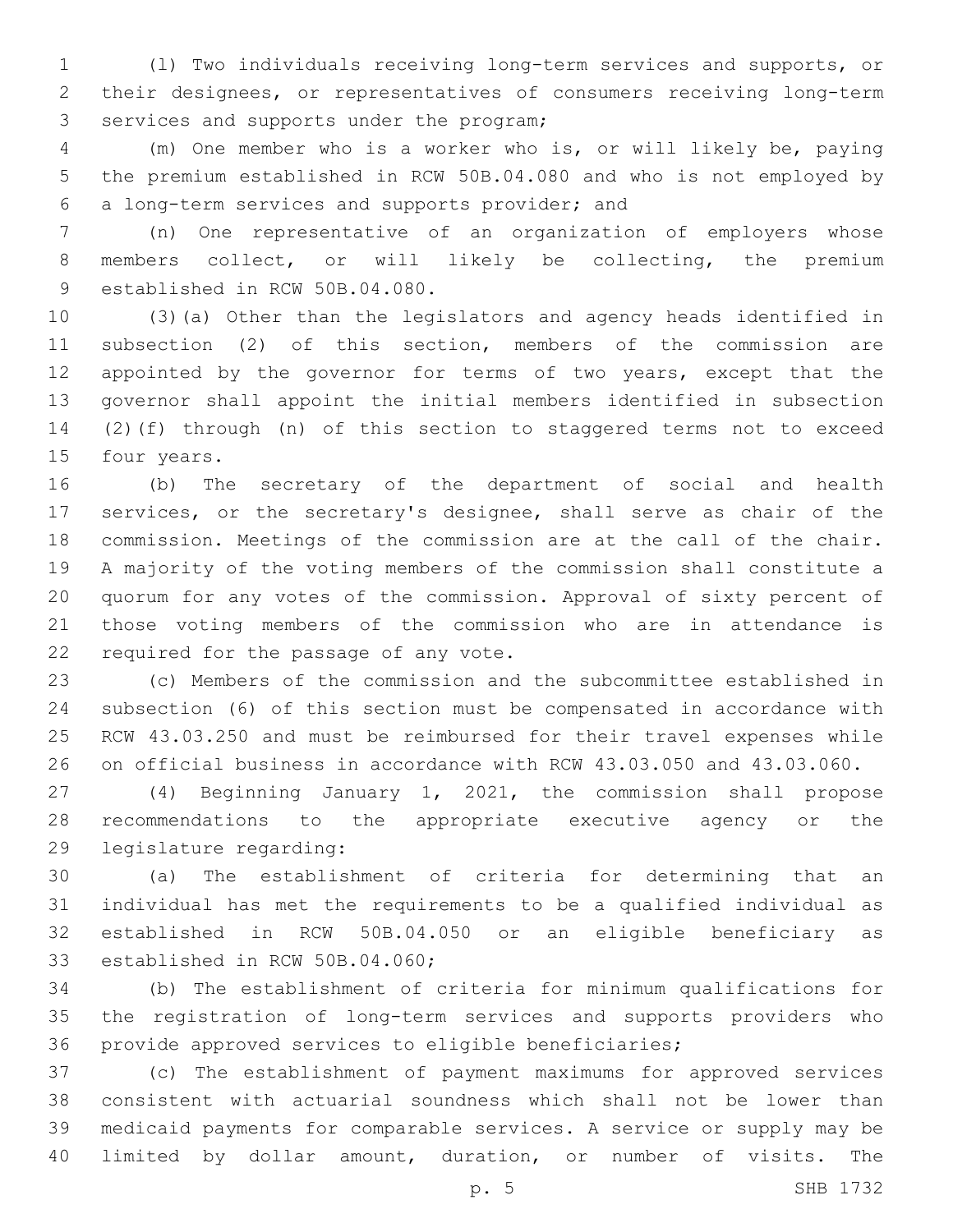commission shall engage affected stakeholders to develop this 2 recommendation;

 (d) Changes to rules or policies to improve the operation of the program;4

 (e) Providing a recommendation to the council for the annual adjustment of the benefit unit in accordance with RCW 50B.04.010 and 7 50B.04.040;

 (f) A refund of premiums for a deceased qualified individual with a dependent who is an individual with a developmental disability who is dependent for support from a qualified individual. The qualified individual must not have been determined to be an eligible beneficiary by the department of social and health services. The refund shall be deposited into an individual trust account within the developmental disabilities endowment trust fund for the benefit of the dependent with a developmental disability. The commission shall 16 consider:

 (i) The value of the refund to be one hundred percent of the current value of the qualified individual's lifetime premium payments at the time that certification of death of the qualified individual is submitted, less any administrative process fees; and

 (ii) The criteria for determining whether the individual is developmentally disabled. The determination shall not be based on whether or not the individual with a developmental disability is receiving services under Title 71A RCW, or another state or local 25 program;

 (g) Assisting the state actuary with the preparation of regular actuarial reports on the solvency and financial status of the program and advising the legislature on actions necessary to maintain trust solvency. The commission shall provide the office of the state actuary with all actuarial reports for review. The office of the state actuary shall provide any recommendations to the commission and 32 the legislature on actions necessary to maintain trust solvency;

 (h) For the January 1, 2021, report only, recommendations on whether and how to extend coverage to individuals who became disabled before the age of eighteen, including the impact on the financial status and solvency of the trust. The commission shall engage affected stakeholders to develop this recommendation; and

 (i) For the January 1, 2021, report only, the commission shall consult with the office of the state actuary on the development of an actuarial report of the projected solvency and financial status of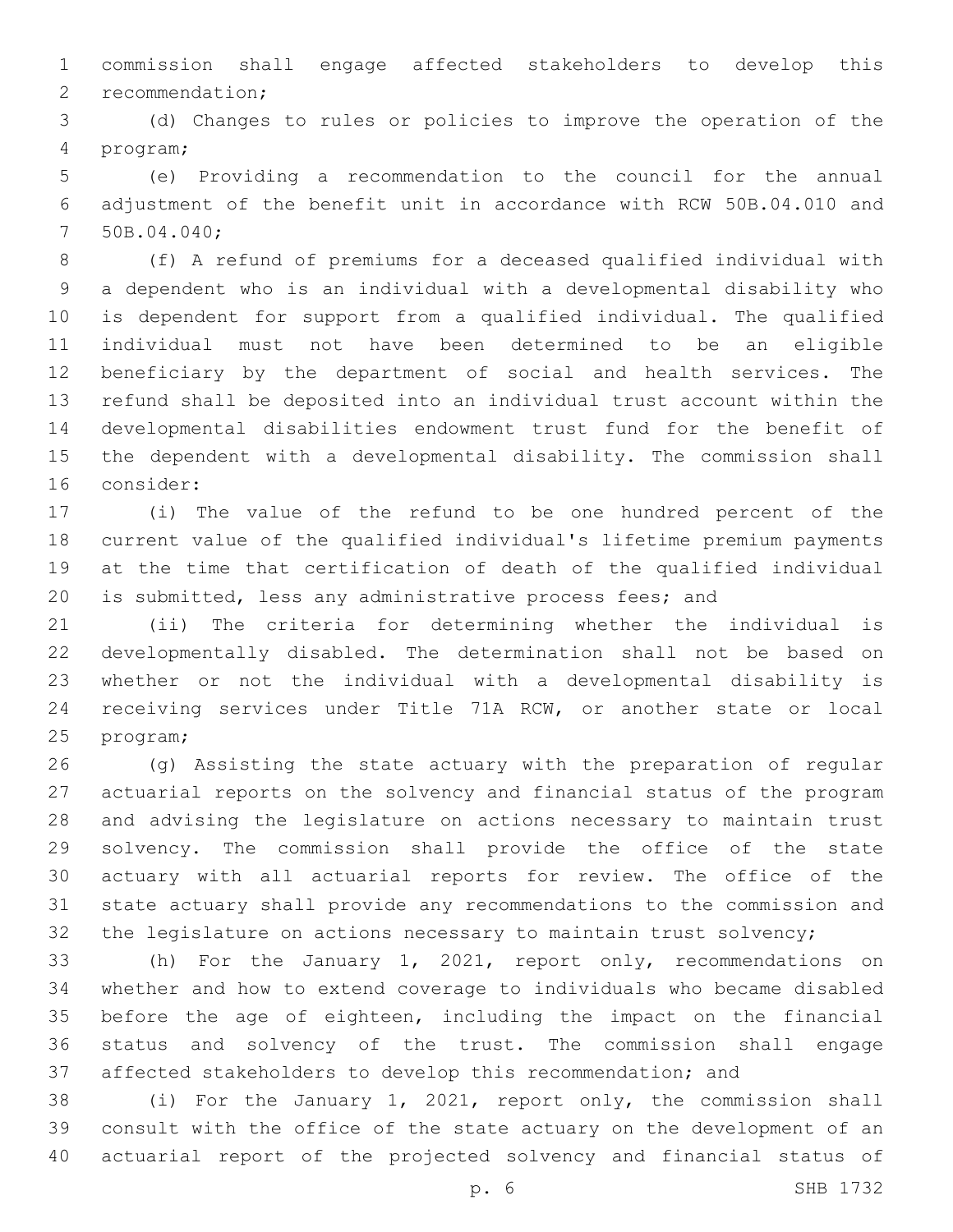the program. The office of the state actuary shall provide any recommendations to the commission and the legislature on actions 3 necessary to achieve trust solvency.

 (5) The commission shall monitor agency administrative expenses over time. Beginning November 15, 2020, the commission must annually report to the governor and the fiscal committees of the legislature on agency spending for administrative expenses and anticipated administrative expenses as the program shifts into different phases 9 of implementation and operation. The November 15, ((2025)) 2027, report must include recommendations for a method of calculating future agency administrative expenses to limit administrative expenses while providing sufficient funds to adequately operate the program. The agency heads identified in subsection (2) of this section may advise the commission on the reports prepared under this subsection, but must recuse themselves from the commission's process for review, approval, and submission to the legislature.

 (6) The commission shall establish an investment strategy subcommittee consisting of the members identified in subsection (2)(a) through (d) of this section as voting members of the subcommittee. In addition, four members appointed by the governor who are considered experienced and qualified in the field of investment shall serve as nonvoting members. The subcommittee shall provide guidance and advice to the state investment board on investment strategies for the account, including seeking counsel and advice on the types of investments that are constitutionally permitted.

 (7) The commission shall work with insurers to develop long-term care insurance products that supplement the program's benefit.

 **Sec. 3.** RCW 50B.04.050 and 2021 c 113 s 4 are each amended to read as follows:29

 (1) ((The)) Except as provided in subsection (2) of this section, 31 the employment security department shall deem a person to be a qualified individual as provided in this chapter if the person has paid the long-term services and supports premiums required by RCW 34 50B.04.080 for the equivalent of either:

 (a) A total of ten years without interruption of five or more 36 consecutive years; or

 (b) Three years within the last six years from the date of 38 application for benefits.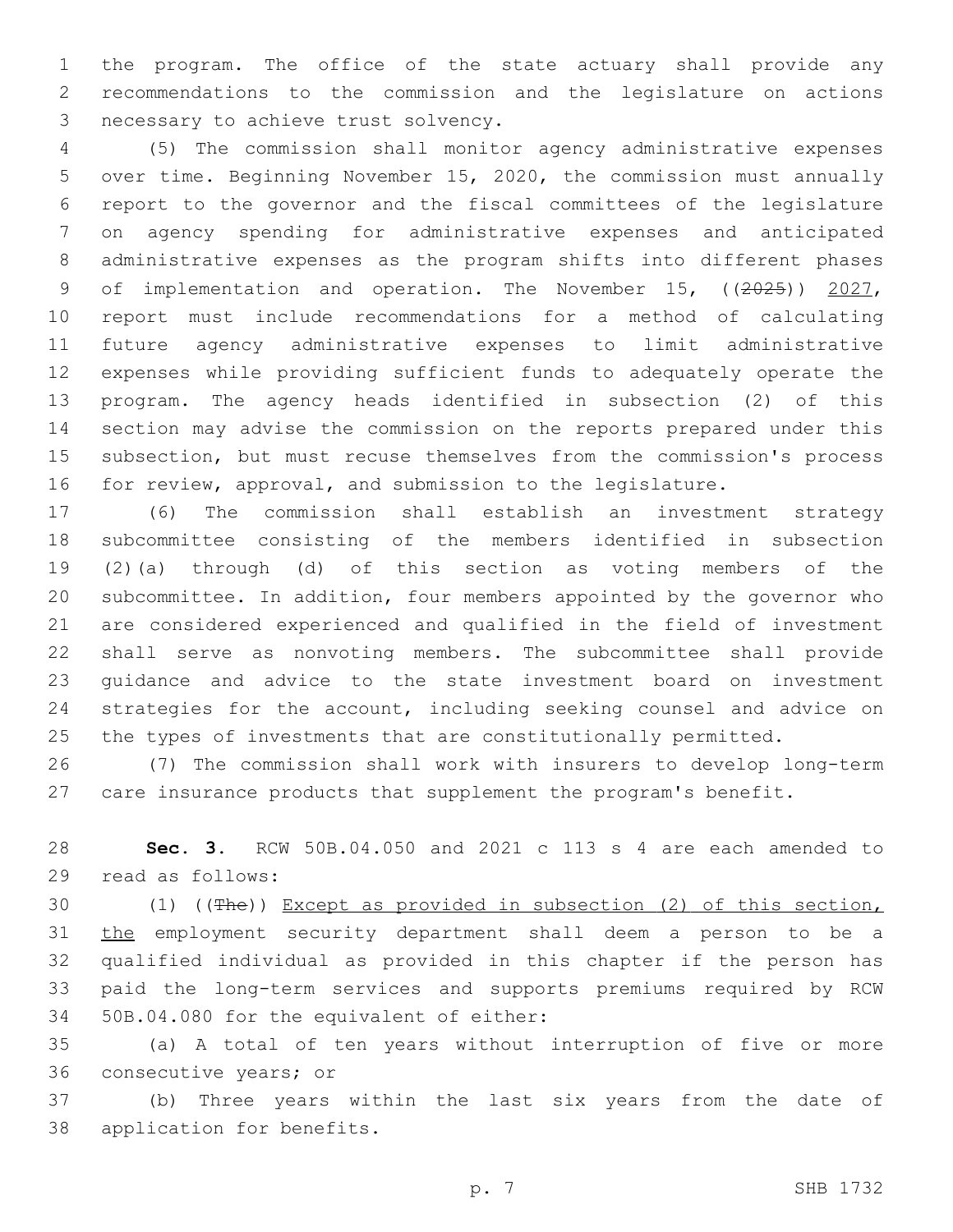(2) A person born before January 1, 1968, who has not met the duration requirements under subsection (1)(a) of this section may become a qualified individual with fewer than the number of years identified in subsection (1)(a) of this section if the person has paid the long-term services and supports premiums required by RCW 50B.04.080 for at least one year. A person becoming a qualified individual pursuant to this subsection (2) may receive one-tenth of the maximum number of benefit units available under RCW 50B.04.060(3)(b) for each year of premium payments. In accordance 10 with RCW 50B.04.060, benefits will not be available until July 1, 2026, and nothing in this section requires the department of social and health services to accept applications for determining an individual's status as an eligible beneficiary prior to July 1, 2026. Nothing in this subsection (2) prohibits a person born before January 1, 1968, who meets the conditions of subsection (1)(b) of this section from receiving the maximum number of benefit units available under RCW 50B.04.060(3)(b).

 (3) When deeming a person to be a qualified individual, the employment security department shall require that the person have worked at least five hundred hours during each of the ten years in 21 subsection (1)(a) of this section  $((\theta \hat{r}))_L$  each of the three years in subsection (1)(b) of this section, or each of the years identified in 23 subsection (2) of this section.

 ( $(\overline{3})$ )  $(4)$  An exempt employee may never be deemed to be a 25 qualified individual.

 **Sec. 4.** RCW 50B.04.060 and 2019 c 363 s 7 are each amended to 27 read as follows:

28 (1) Beginning ((January 1, 2025)) July 1, 2026, approved services must be available and benefits payable to a registered long-term services and supports provider on behalf of an eligible beneficiary 31 under this section.

32 (2) ((A)) Beginning July 1, 2026, a qualified individual may become an eligible beneficiary by filing an application with the department of social and health services and undergoing an eligibility determination which includes an evaluation that the individual requires assistance with at least three activities of daily living. The department of social and health services must engage sufficient qualified assessor capacity, including via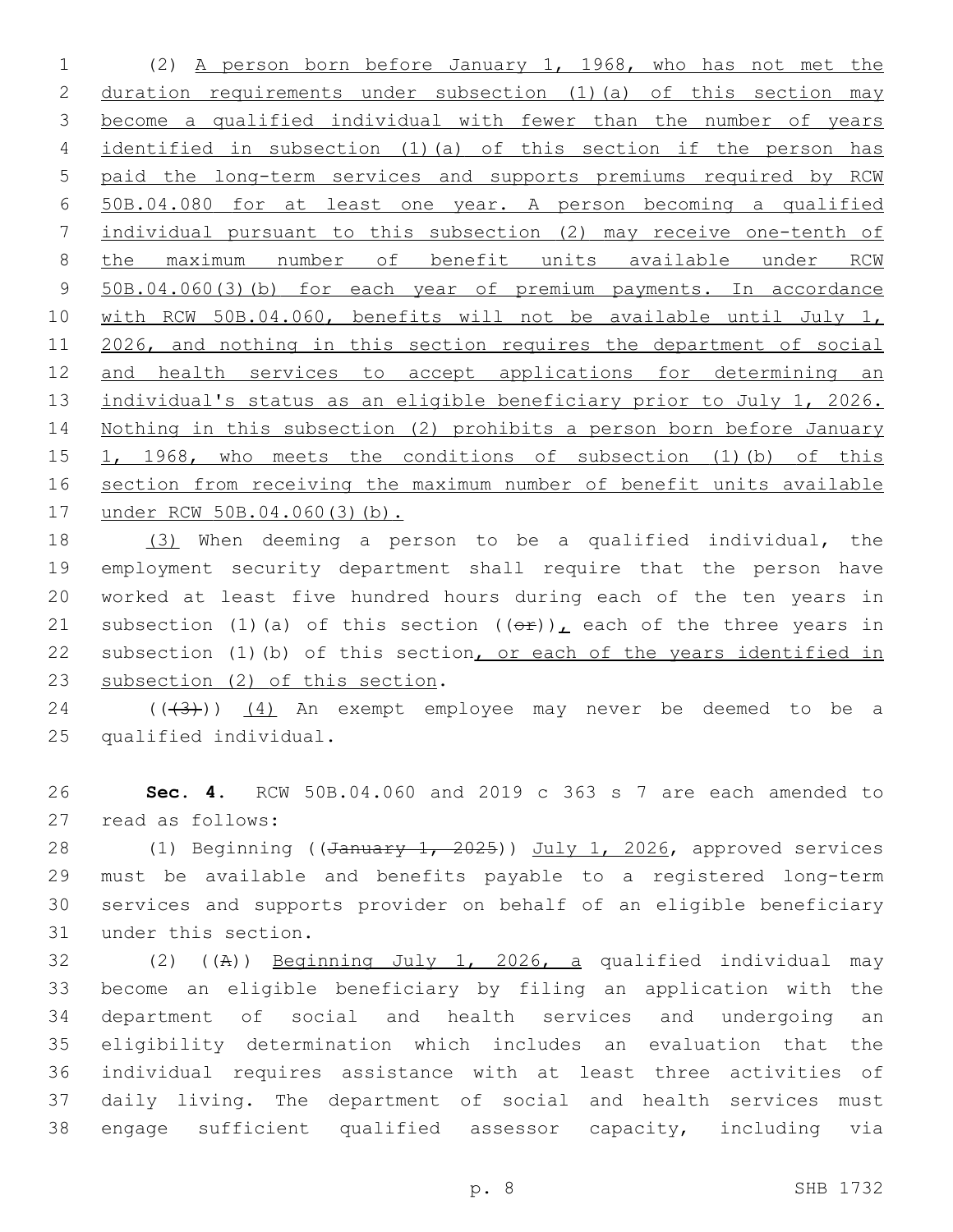1 contract, so that the determination may be made within ((forty-five)) 2 45 days from receipt of a request by a beneficiary to use a benefit.

 (3)(a) An eligible beneficiary may receive approved services and benefits through the program in the form of a benefit unit payable to a registered long-term services and supports provider.

 (b) ((An)) Except as limited in RCW 50B.04.050(2), an eligible beneficiary may not receive more than the dollar equivalent of 8 ((three hundred sixty-five)) 365 benefit units over the course of the 9 eligible beneficiary's lifetime.

 (i) If the department of social and health services reimburses a long-term services and supports provider for approved services provided to an eligible beneficiary and the payment is less than the benefit unit, only the portion of the benefit unit that is used shall be taken into consideration when calculating the person's remaining 15 lifetime limit on receipt of benefits.

 (ii) Eligible beneficiaries may combine benefit units to receive more approved services per day as long as the total number of 18 lifetime benefit units has not been exceeded.

 **Sec. 5.** RCW 50B.04.080 and 2020 c 98 s 4 are each amended to 20 read as follows:

21 (1) Beginning ((January 1, 2022)) July 1, 2023, the employment security department shall assess for each individual in employment with an employer a premium based on the amount of the individual's 24 wages. The initial premium rate is ((fifty-eight hundredths of  $en$ ) .58 percent of the individual's wages. Beginning January 1, 26 ((2024)) 2026, and biennially thereafter, the premium rate shall be 27 set by the pension funding council at a rate no greater than ((fifty-28 eight hundredths of one)) .58 percent. In addition, the pension funding council must set the premium rate at the lowest amount necessary to maintain the actuarial solvency of the long-term services and supports trust account created in RCW 50B.04.100 in accordance with recognized insurance principles and designed to attempt to limit fluctuations in the premium rate. To facilitate the premium rate setting the office of the state actuary must perform a biennial actuarial audit and valuation of the fund and make 36 recommendations to the pension funding council.

 (2)(a) The employer must collect from the employees the premiums provided under this section through payroll deductions and remit the amounts collected to the employment security department.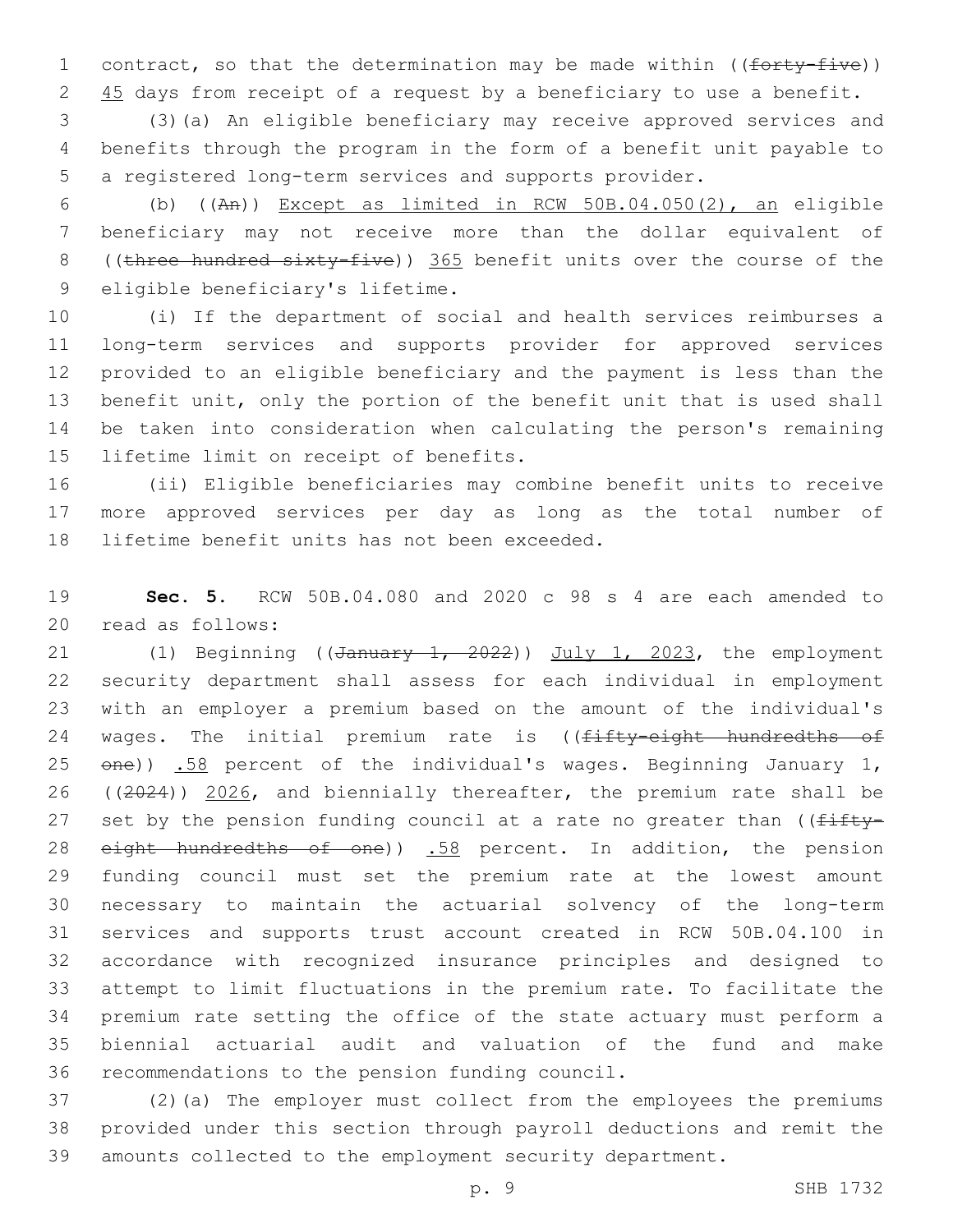(b) In collecting employee premiums through payroll deductions, the employer shall act as the agent of the employees and shall remit the amounts to the employment security department as required by this 4 chapter.

 (3) Nothing in this chapter requires any party to a collective bargaining agreement in existence on October 19, 2017, to reopen negotiations of the agreement or to apply any of the responsibilities under this chapter unless and until the existing agreement is reopened or renegotiated by the parties or expires.

 (4)(a) Premiums shall be collected in the manner and at such intervals as provided in this chapter and directed by the employment 12 security department.

 (b) To the extent feasible, the employment security department shall use the premium assessment, collection, and reporting 15 procedures in Title 50A RCW.

 (5) The employment security department shall deposit all premiums collected in this section in the long-term services and supports 18 trust account created in RCW 50B.04.100.

 (6) Premiums collected in this section are placed in the trust account for the individuals who become eligible for the program.

 (7) If the premiums established in this section are increased, the legislature shall notify each qualified individual by mail that the person's premiums have been increased, describe the reason for increasing the premiums, and describe the plan for restoring the 25 funds so that premiums are returned to ((fifty-eight hundredths of 26 one)) .58 percent of the individual's wages.

 **Sec. 6.** RCW 50B.04.090 and 2021 c 113 s 6 are each amended to read as follows:28

29 (1) Beginning ((January 1, 2022)) July 1, 2023, any self-employed person, including a sole proprietor, independent contractor, partner, or joint venturer, may elect coverage under this chapter. Coverage 32 must be elected before ((January 1, 2025)) July 1, 2026, or within three years of becoming self-employed for the first time. Those electing coverage under this subsection are responsible for payment 35 of ((one hundred)) 100 percent of all premiums assessed to an employee under RCW 50B.04.080. The self-employed person must file a notice of election in writing with the employment security department, in the manner required by the employment security department in rule. The self-employed person is eligible for benefits

p. 10 SHB 1732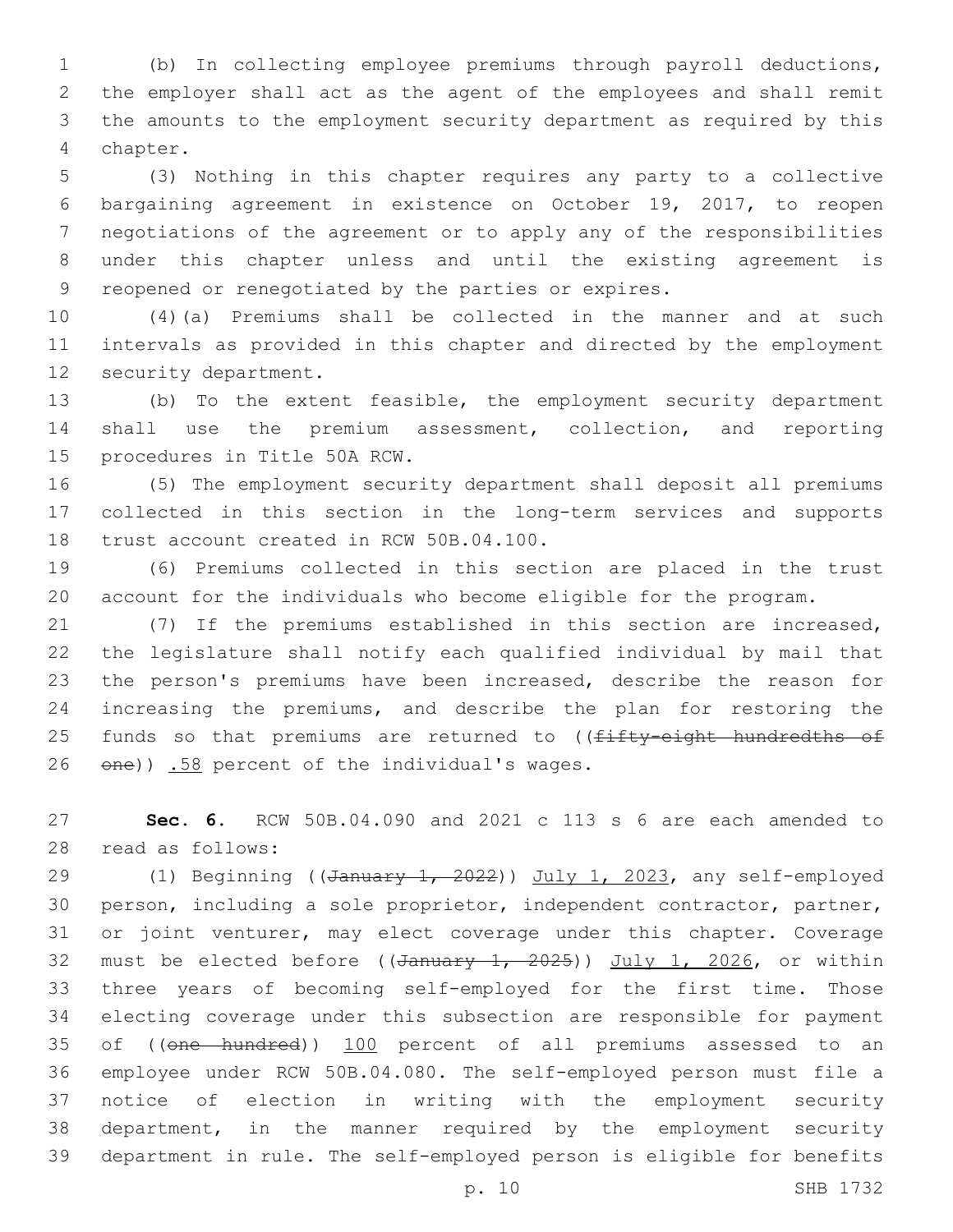1 after paying the long-term services and supports premium for the time 2 required under RCW 50B.04.050.

3 (2) A self-employed person who has elected coverage may not 4 withdraw from coverage.

 (3) A self-employed person who elects coverage must continue to pay premiums until such time that the individual retires from the workforce or is no longer self-employed. To cease premium assessment and collection, the self-employed person must file a notice with the employment security department if the individual retires from the 10 workforce or is no longer self-employed.

 (4) The employment security department may cancel elective coverage if the self-employed person fails to make required payments or file reports. The employment security department may collect due and unpaid premiums and may levy an additional premium for the remainder of the period of coverage. The cancellation must be 16 effective no later than ((thirty)) 30 days from the date of the notice in writing advising the self-employed person of the 18 cancellation.

19 (5) Those electing coverage are considered employers or employees 20 where the context so dictates.

21 (6) For the purposes of this section, "independent contractor" 22 means an individual excluded from the definition of "employment" in 23 RCW 50B.04.010.

 (7) The employment security department shall adopt rules for determining the hours worked and the wages of individuals who elect coverage under this section and rules for enforcement of this 27 section.

28 **Sec. 7.** RCW 50B.04.140 and 2019 c 363 s 15 are each amended to 29 read as follows:

30 Beginning December 1, ((2026)) 2028, and annually thereafter, and 31 in compliance with RCW 43.01.036, the commission must report to the 32 legislature on the program, including:

33 (1) Projected and actual program participation;

34 (2) Adequacy of premium rates;

35 (3) Fund balances;

(4) Benefits paid;36

37 (5) Demographic information on program participants, including 38 age, gender, race, ethnicity, geographic distribution by county, 39 legislative district, and employment sector; and